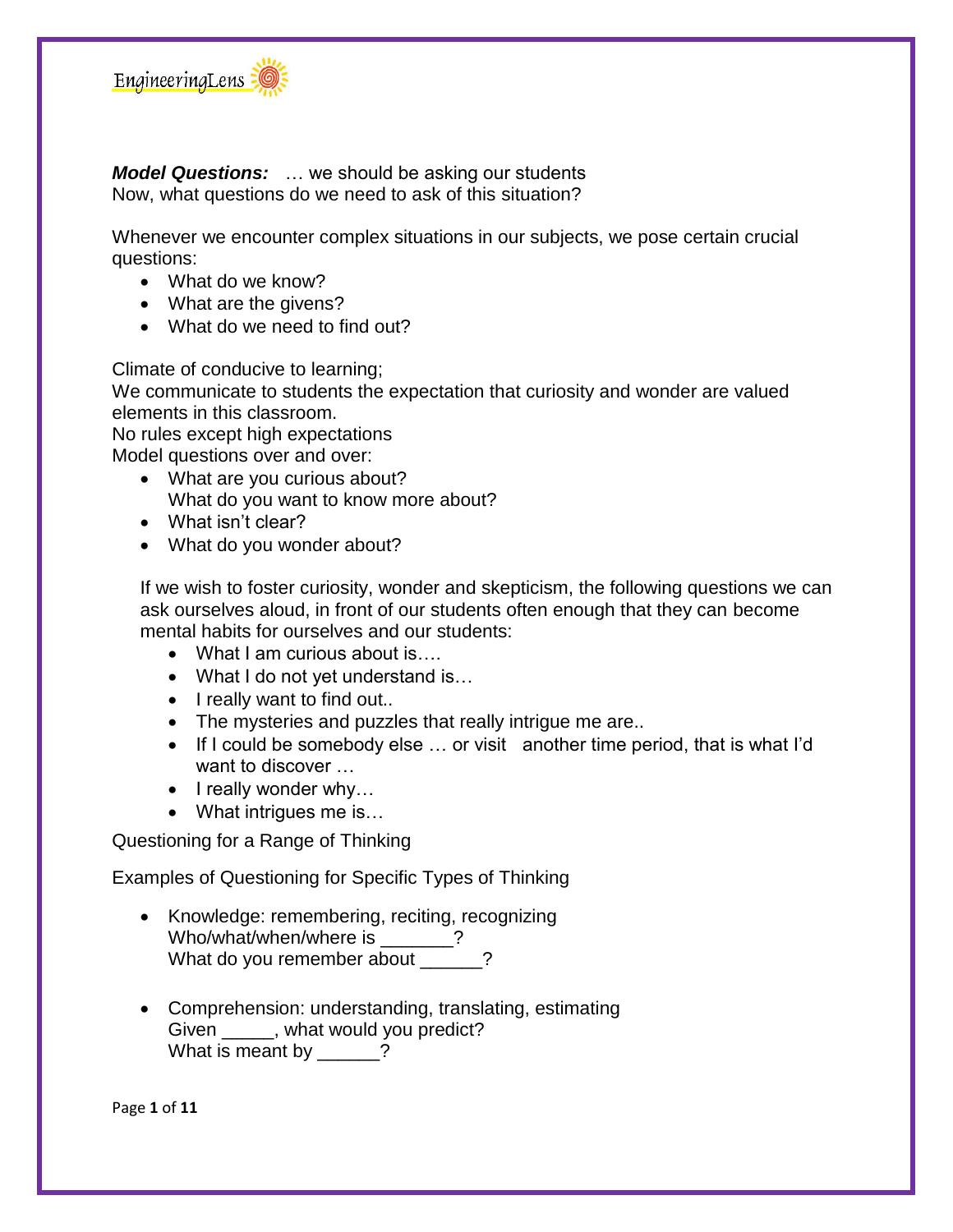

- Creative thinking: elaborating, taking another point of view, brainstorming In what other ways can you \_\_\_\_\_? What details can you add to \_\_\_\_\_\_\_?
- Application: using, demonstrating, solving How can you solve this (similar situation)? How could you use \_\_\_\_\_\_?
- Analysis: comparing and contrasting, inferring, attribute listing How is this \_\_\_\_\_\_ like/different from this \_\_\_\_\_? What are the characteristics of \_\_\_\_?
- Synthesis: hypothesizing, planning, creating How would you create a 2 What plan can you develop for solving \_\_\_\_\_?
- Evaluation: justifying, rating, judging using criteria What criteria would you use to \_\_\_\_\_? Why do you agree/disagree with \_\_\_\_\_?

### *Adapted from Benjamin Bloom and Donald Treffinger*

Examples of "Generic" Questioning

- Questions calling for variety What are some different ways you could  $\qquad$  ? What else might happen if \_\_\_\_?
- Questions calling for clarification or extension What do you mean when  $\frac{1}{2}$ How is your description different from \_\_\_\_\_?
- Questions calling for reasons or support Why do you think that is true for all  $\qquad$  ? What makes you think so?
- Questions asking students to focus on the task at hand What do you think might happen as a result of this (already discussed aspect)? What would you do in this \_\_\_\_\_?

### *Adapted from Hilda Taba*

Page **2** of **11** *Developing more curious Minds -- John Barell*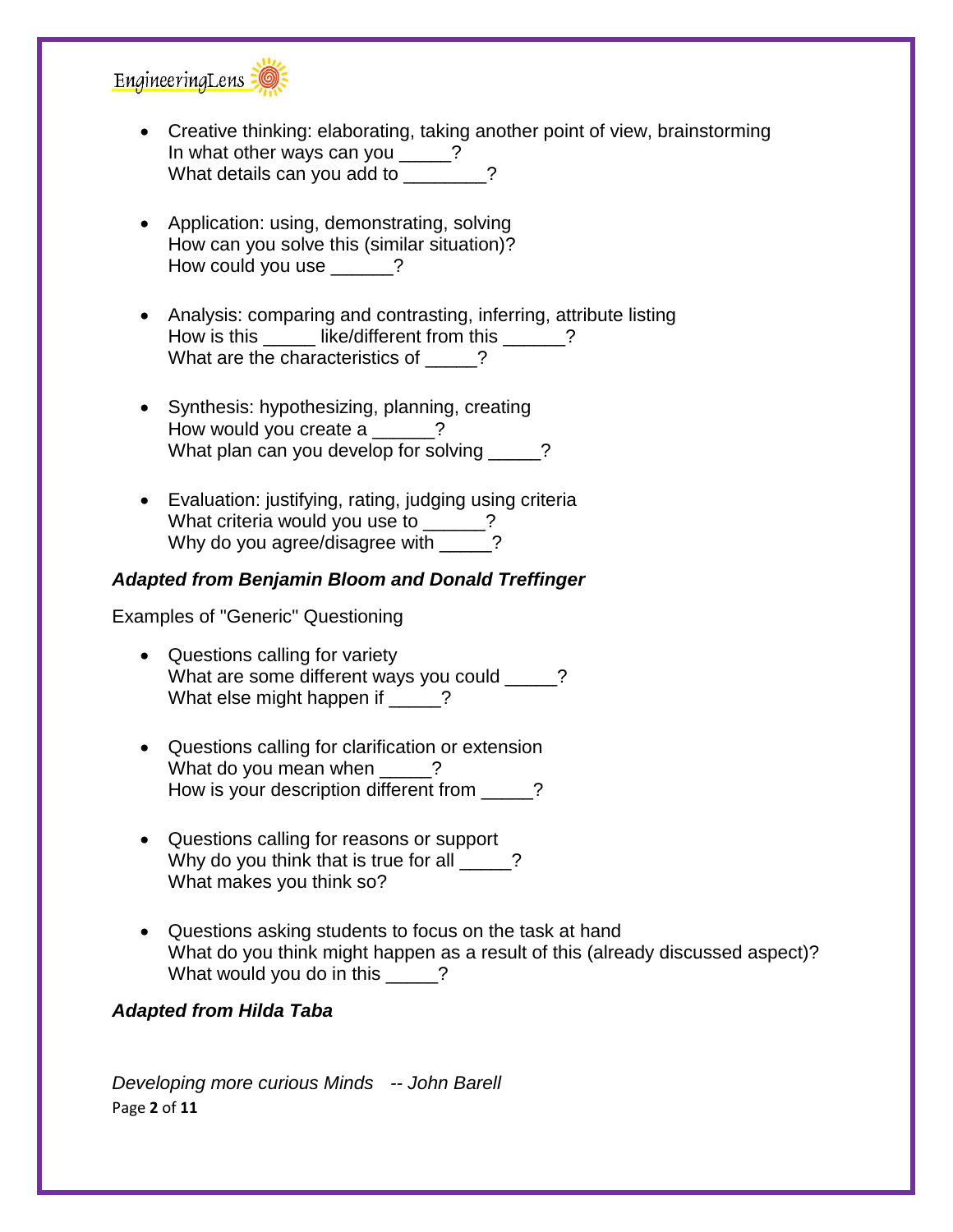

Friday, May 25, 2012 9:47 AM

#### *Are we asking the right questions?*

Questions have surprising power to improve our lives, say a group of thinkers, if only we take the trouble to figure out how they work.

**By [Leon Neyfakh](http://www.bostonglobe.com/staff/neyfakh)**

| MAY 20, 2012

MARTIN GEE/GLOBE STAFF

On a recent Friday morning, a classroom of teenagers at Cambridge Rindge and Latin School broke up into small groups and spent an hour not answering questions about Albert Camus's "The Plague." It wasn't that the students were shy, or bored, or that they hadn't done the reading. They were following instructions: Ask as many questions as they could, and answer none of them.

The kids wrote in rapid fire on sheets of butcher paper. "Why is everyone acting normal when people are dropping dead?" "Are the doctors aware of this great danger?" "Is there any benefit from the plague? Will it help anyone change or grow?" By the end of the exercise, the class had generated more than 100 questions and exactly zero answers.

In the back of the classroom, Dan Rothstein watched approvingly, taking notes. Though the kids didn't know it, Rothstein was the one responsible for the unusual way they were spending their class time.

Rothstein is the cofounder of the **Right Question Institute**, a Cambridge-based nonprofit that exists to promote an idea he's been nursing for more than a decade—that asking good questions is a life skill far more important than we realize. Rothstein, who has a doctorate in education and social policy from Harvard, believes that learning how to ask questions should be considered as critical as learning how to read, write, and do basic math. He thinks the ability to use questions strategically can make people smarter and better at their jobs, and give them more control when dealing with powerful bureaucracies, doctors, and elected officials.

"It's not deliberately taught because it seems to be a natural part of speech that doesn't require much work," Rothstein says. "It's assumed that anyone can do it."

*Wielded with purpose and care, a question can become a sophisticated and potent tool to expand minds, inspire new ideas, and give us surprising power at moments when we might not believe we have any.*

There is, as yet, no field of "question studies," but Rothstein and his codirector at the Right Question Institute, Luz Santana, are among a handful of thinkers making a career of taking a close look at how questions work, what our brains are doing when they put a question together, and how questions could drive learning, child development, innovation, business strategy, and creativity.

All of them are driven by the belief that a question is more than the simple thing we

Page **3** of **11**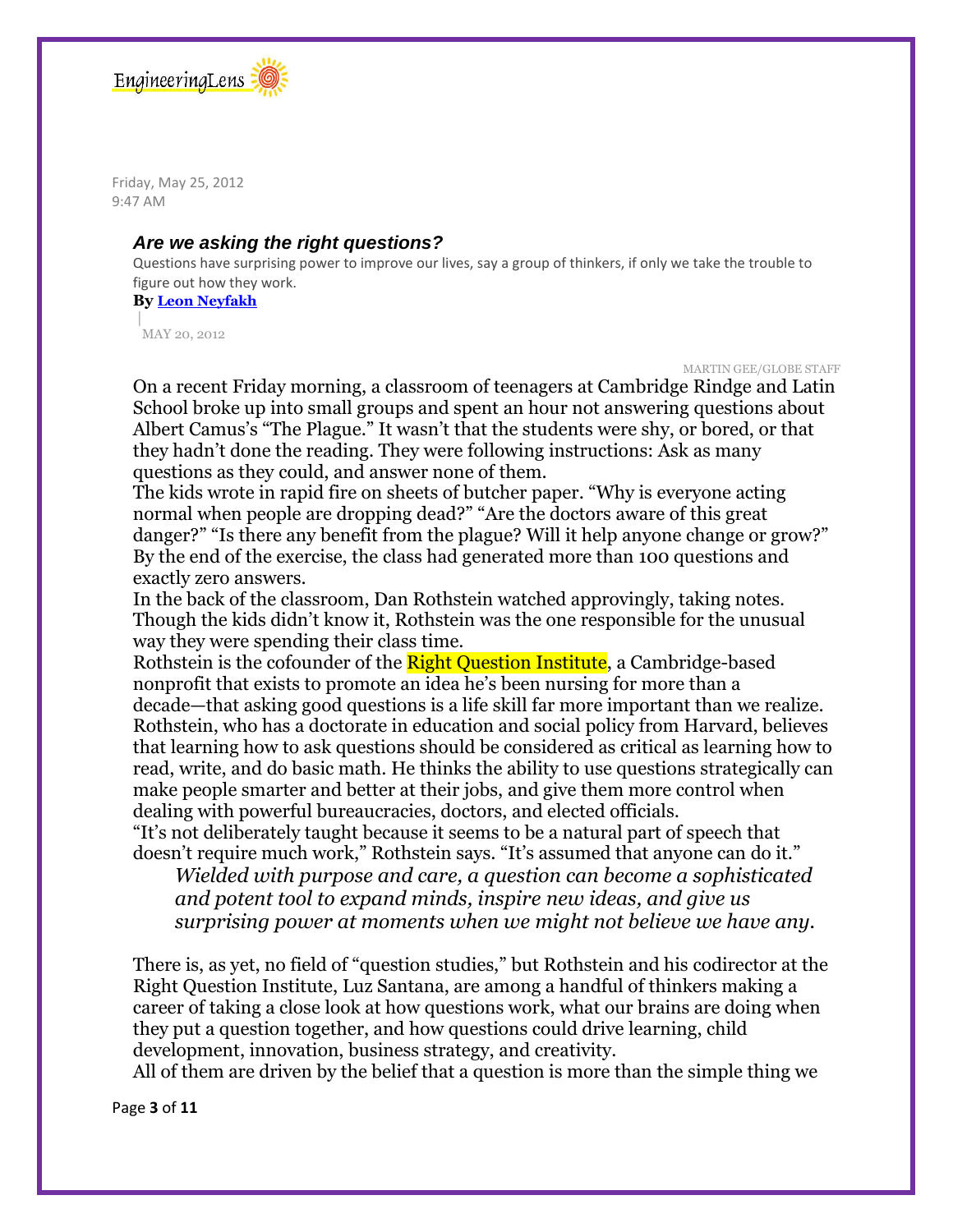

might think it is—that, in fact, it's a unique instrument that we can get better at using if we try. Wielded with purpose and care, a question can become a sophisticated and potent tool to expand minds, inspire new ideas, and give us surprising power at moments when we might not believe we have any. \*\*\*

**Given how essential questions** are to the way we communicate with each other—"So, how's it going with Sarah?" "Are you going to eat that doughnut?" "How did you get this number?"—there's been a striking lack of scientific research into what our minds are doing when we ask them. "We know next to nothing," said Paul Harris, a developmental psychologist at the Harvard Graduate School of Education. In a new book entitled "Trusting What You're Told," Harris argues that questions occupy a more central role than we realize in childhood cognitive development. Young children, he says, learn a great deal about the world simply by asking questions and listening to others—a position that contradicts the prevailing wisdom in psychology, which says that children are "little scientists" who learn by observing and experimenting with their environments.

Harris cites a study from 2007 in which the psychologist Michele Chouinard analyzed recordings of four children interacting with caregivers for over 200 hours, and found that on average they asked between one and three questions per minute.

Extrapolating from that data, Harris estimates that the four kids Chouinard followed were on pace to ask a total of 40,000 questions between the ages of 2 and 5.

"We're sort of used to the idea that kids ask a lot of questions, but that's a huge number," said Harris. "Even if 90 percent of those bomb, in the sense that they don't receive an adequate answer or whatever, it seems likely that this is an incredibly important engine for cognitive development."

When Harris thinks of children asking questions, he sees them performing a series of complex mental maneuvers. "The child has to first realize that they don't know something...and that other people are information-bearing agents," Harris said. "Then the child has to be able to, somehow or other, realize that language is a tool for shifting stuff from that person to them."

Adults tend to rush through those steps, perhaps because they seem like second nature. But figuring out what makes a good question—or rather, what kind of question will get us the information we want—isn't such a simple thing, even for grownups. It requires stopping to think about what we're trying to find out, what the person we're talking to might know, and what words we should use to coax them into helping us. Donald Rumsfeld infamously said in 2002, in reference to the Iraq war, that there were "known unknowns" as well as "unknown unknowns," or "things we do not know we don't know." The statement was mocked at the time, but in fact it reflects the difficult abstract reasoning we all engage in when we're trying to fill gaps in our knowledge. Being good at asking questions is the art of identifying those gaps, sorting them, and figuring out how to fill them. Considered that way, it is a strange skill: "the ability to organize your thinking around something you know nothing about," said Rothstein.

That can get harder as we get older, in large part because we grow more confident that we understand the world around us, and lose the capacity to see past our own beliefs. This is a particular concern in the business world, where companies hunger

Page **4** of **11**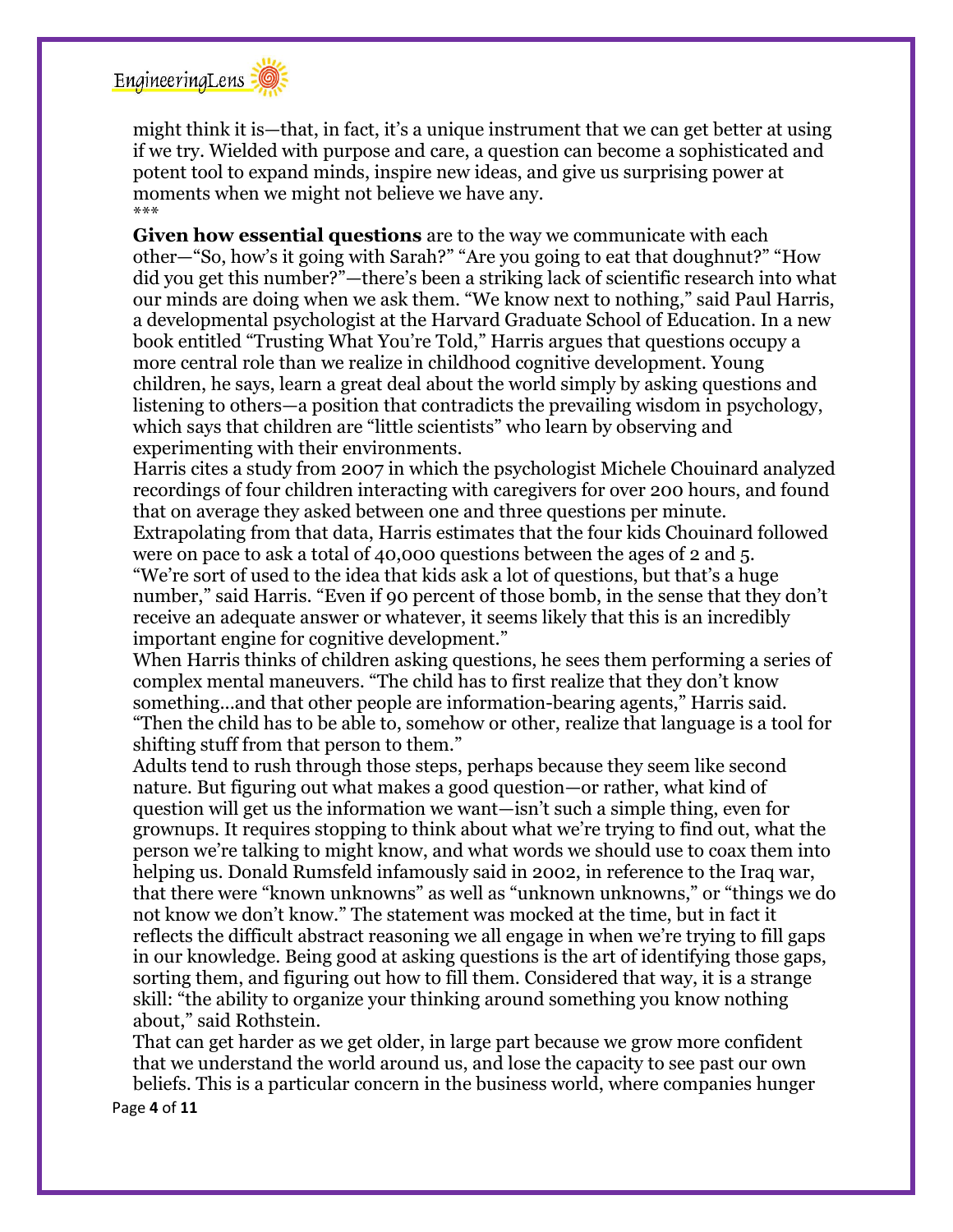

for advice on how to break out of their patterns. Business consultant and former Hewlett-Packard chief technology officer Phil McKinney has styled himself into something of a question specialist for the corporate world, and in his book "Beyond the Obvious," argues that crafting good questions is precisely what allows people to make imaginative leaps. "The challenge is that, as adults, we lose our curiosity over time. We get into ruts, we become experts in our fields or endeavors," McKinney said. Ironically, the tendency to be blinded by our existing knowledge may be at its most extreme among a set of people specifically charged with asking questions: analysts and researchers. Duncan Watts, who studies networks and collective social dynamics at Microsoft Research and is the author of the book "Everything Is Obvious: Once You Know the Answer," said he has noticed that many of the PhD candidates he comes into contact with are essentially taught to answer other people's questions, and can be disconcertingly at sea when trying to ask their own.

"There are students who are incredibly good at answering questions but have no idea how to ask one," Watts said, "and they've never thought about what it means." For Watts, a good question is one that is both "interesting" and "answerable." "It's relatively easy to come up with an answerable question that is not interesting," he said, "and it's relatively easy to come up with an interesting question that is unanswerable." McKinney describes something similar in his book, writing that good questions are ones that can only be answered through investigation, such as, "What is surprisingly inconvenient about my product?" and "Who is using my product in a way I never intended—and how?"

Of course, for most people, asking questions is usually not just about coming up with innovative ideas—it's about extracting information from others. But even seemingly factual questions can be deployed tactically: In their new book from Harvard Education Press, "Make Just One Change," Rothstein and Santana from the Right Question Institute outline a basic classification system, dividing questions into ones that can be answered with a single word (like "yes" or "no") and ones that require a more discursive response. Choosing the right question is in part a matter of making the right trade-off between clarity and depth: "Does the president support gay marriage?" versus "How have the president's views on gay marriage evolved?" As part of their "Question Formulation Technique," which is what the kids at Cambridge Rindge and Latin were engaged in that Friday morning, they ask people to transform one type of question into the other, in order to demonstrate that the way a question is structured can determine the range of possible answers it can inspire. \*\*\*

**For their part**, Rothstein and Santana have grander ambitions than simply enlivening class discussions of Camus. They also see questions as having broader power in people's lives. Most of us are regularly faced with situations in which someone is making a decision that affects us, and when that happens, asking questions—the right kind of questions—is a way to capture a measure of control. "For example, doctors makes decisions all the time—they change your medication, they give you referrals, they decide what kind of treatment you are going to get—and very often...people leave the office without really knowing what's happening," said Santana.

Page **5** of **11** This is where appreciating the mechanics of questions can come into play. In this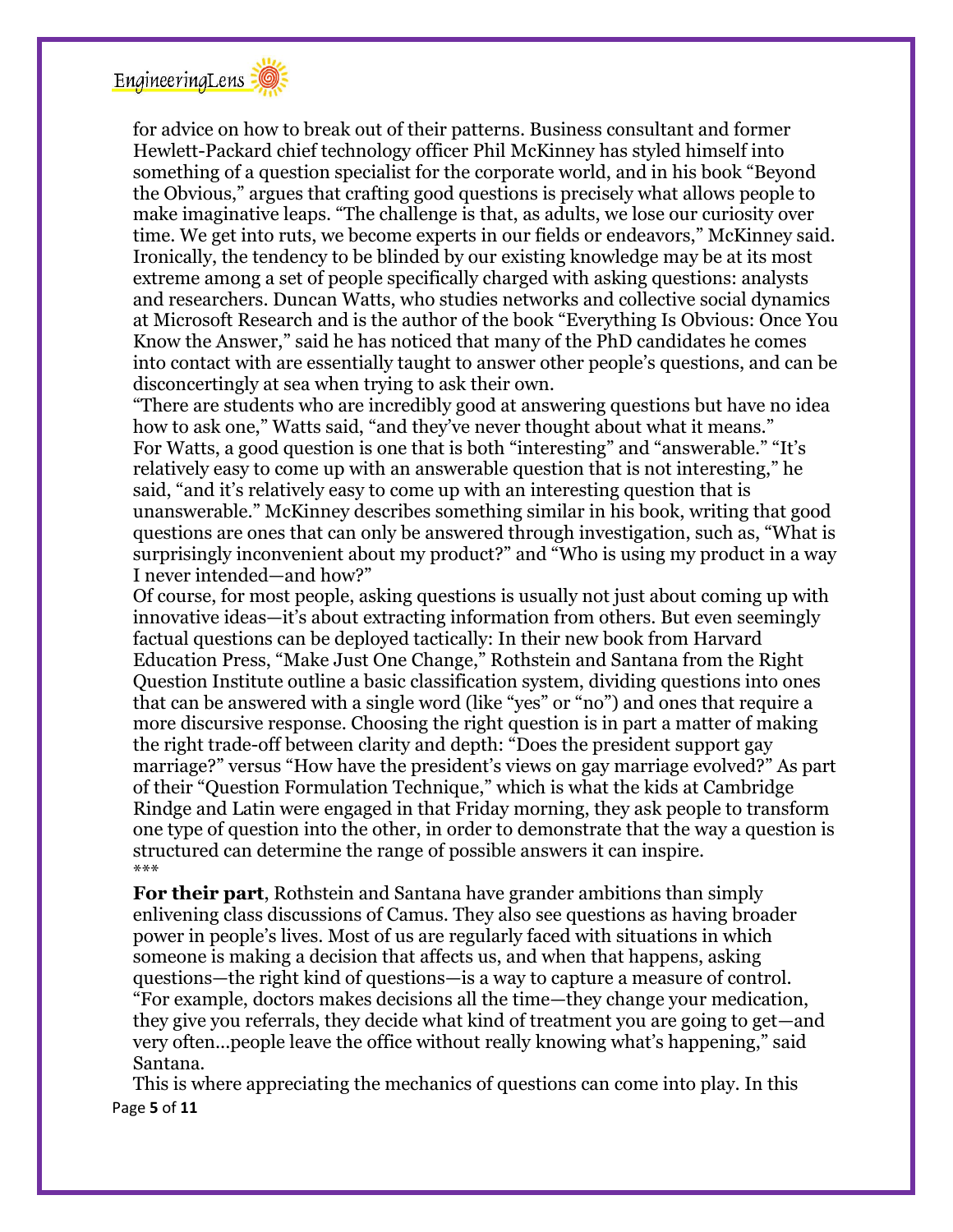

case, they say, it's important to avoid the impulse to ask questions merely about the consequences, but to ask instead about the process: how the decision was made, based on what, and with whose input. And that's true not just in the doctor's office, but when you're picking up your car from the mechanic, applying for a job, settling a claim with your insurance company, or talking to your child's teacher at a parent-teacher conference.

"Years ago I was a welfare recipient, and at the welfare office they used to make a bunch of decisions that affected me—the kind of grant I was getting, whether I was getting one or not, for how long, whether I qualified for a child-care voucher," said Santana. "Very often in those situations you are denied of services, and if you don't know what questions to ask, it is likely that you won't get what you need." In other words, the simple childhood habit of asking "What's that?" and "Why?" takes on far more importance when it affects real life power dynamics. In the adult world, when a question shifts information from one person to the other, things can actually change.

"It's essential to democracy," said Rothstein. "You want citizens to be able to ask good questions."

Pasted from [<http://www.bostonglobe.com/ideas/2012/05/19/just-ask/k9PATXFdpL6ZmkreSiRYGP/story.html?camp=id>](http://www.bostonglobe.com/ideas/2012/05/19/just-ask/k9PATXFdpL6ZmkreSiRYGP/story.html?camp=id)

# **Question Formulation Technique Rationale:**

The Question Formulation Technique helps students articulate, refine and prioritize questions they have about ideas raised in a text, a problem they hope to solve, or any topic they are studying. This strategy was designed by the Right Question Project (**[www.rightquestion.org](http://www.rightquestion.org/)**). This simple strategy can be easily integrated into the classroom. It can be used as a brainstorming technique at the beginning of a unit or as a synthesis activity at the end of the unit, or any where in between. As students get better at formulating questions, they not only have a tool to help them better understand class material, but a tool that can serve them well as citizens in a democracy.

#### **Procedure:**

### **Step One: Create a prompt**

The most effective prompts for this activity are statements that are focused clearly enough so that there is a direct link to the purpose of the lesson and are neutral enough so that students feel freely respond to the prompt. Many teachers use prompts that begin with stems such as "Your role/task is to…" or "You want to / A group wants to." A prompt could also be a description of a class project.

Page **6** of **11**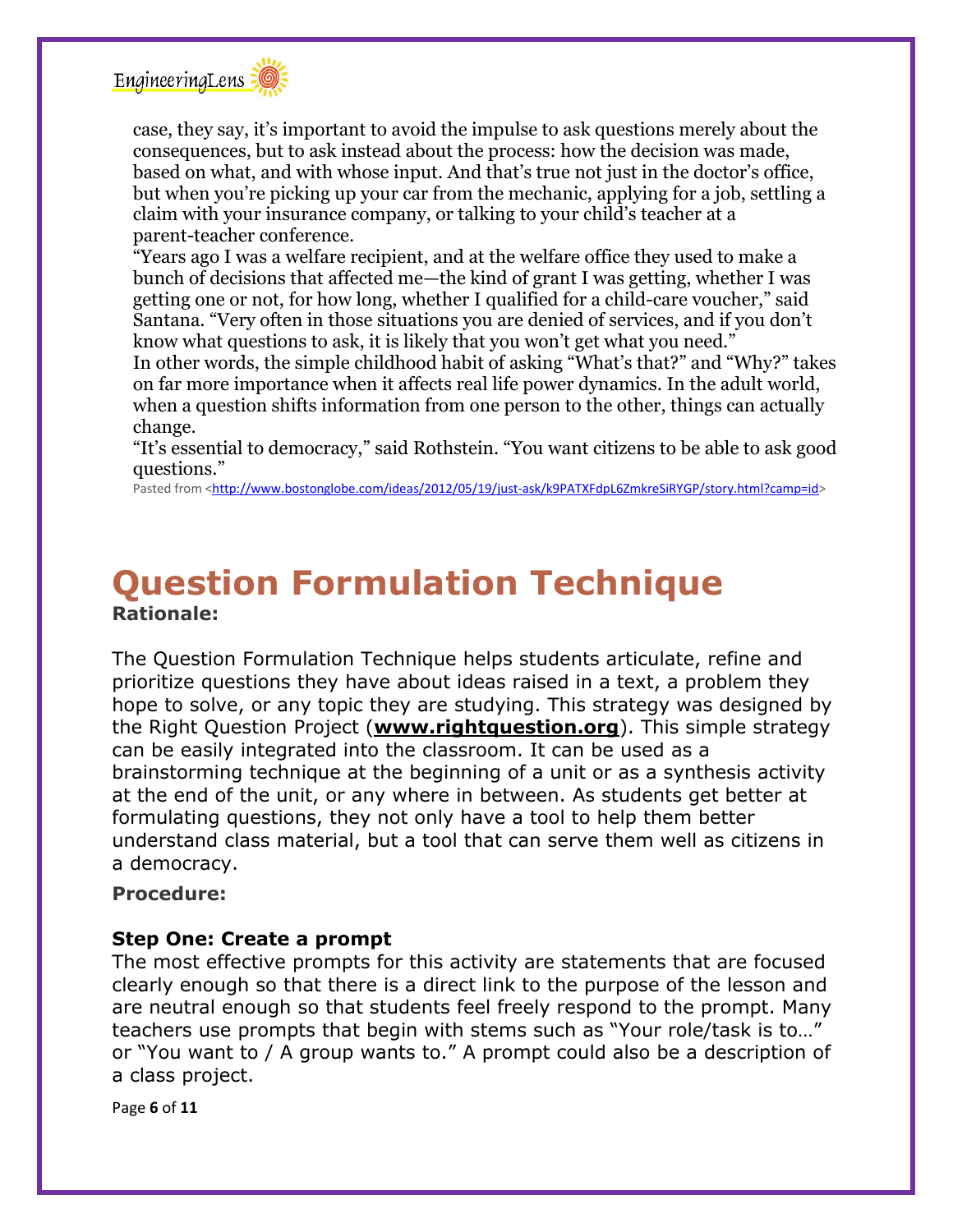

Examples:

You want to prevent genocide from happening never again.

Your role is to draft a class contract - a list of rules or expectations that we will follow this year.

After World War II, the Allies want to achieve justice for the crimes committed by the Nazis.

You will design a way to teach other students about media literacy.

You can also use visual prompts – a movie or a series of images – as a prompt. After students view the visual prompt, proceed to step two.

# **Step Two: Students generate questions**

In groups, give students a fixed amount of time (5-10 minutes) to generate a list of questions, adhering to these rules:

- 1) Write down the questions exactly as they are said
- 2) Do not stop to discuss or answer the questions
- 3) Write down as many questions as you can
- 4) Statements should be rephrased as questions.

## **Step three: Students identify open and closed questions**

Ask students to look at their lists and put an "O" by all of the open-ended questions (questions with many possible answers) and a "C" by questions that elicit one answer (a "yes/no" question or a question with a factual answer). Then, have students change one of their open questions into a closed question and one closed question into an open question.

## **Step four: Students prioritize questions**

Have groups select 3 questions from their list. It could be the three questions they find most interesting or important or the three questions that they think need to be addressed first.

## **Step five: Groups share questions**

When groups present their questions, ask them to share why they selected these three. The questions that the class generates can be used as the focus of a class discussion, a writing assignment, a research project, or as a tool to help you plan future lessons.

Page **7** of **11**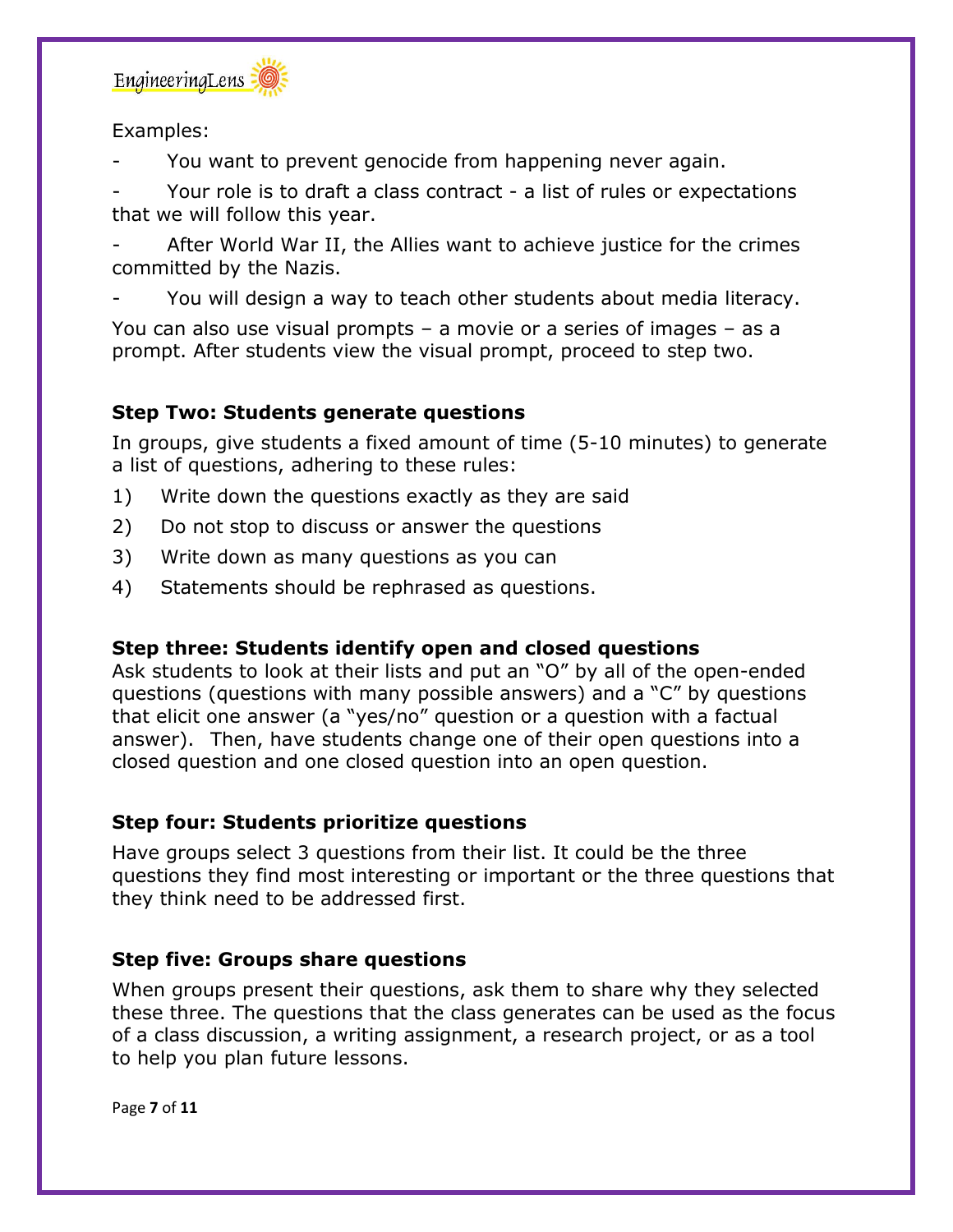

## **Step six: Reflections**

Give students the opportunity to reflect on this process by writing in a journal and/or through a brief discussion. What did they learn about formulating questions? About the content? About their own priorities? About working with others? What challenges did they encounter? How did they manage these challenges? You might also give students the opportunity to select one or two questions, from their own list or from another group's list, that they would most like to pursue and then write about why they selected this question.

Volume 27, Number 5 September/October 2011

# **Teaching Students to Ask Their Own Questions**

One small change can yield big results

*By* DAN ROTHSTEIN *and* LUZ SANTANA

Students in Hayley Dupuy's sixth-grade science class at the Jane Lathrop Stanford Middle School in Palo Alto, Calif., are beginning a unit on plate tectonics. In small groups, they are producing their own questions, quickly, one after another: What are plate tectonics? How fast do plates move? Why do plates move? Do plates affect temperature? What animals can sense the plates moving? They raise questions "that we never would have thought of if we started to answer the first question we asked," says one of the students. "And just when you think you already know the question you want to focus on, you realize: 'Oh, wow, here's this other question that is so much better, and that's really what you need to think about.'"

Far from Palo Alto, in the Roxbury neighborhood of Boston, Mass., Sharif Muhammad's students at the Boston Day and Evening Academy (BDEA) have a strikingly similar experience. Many of them had transferred to BDEA for various reasons from other schools and had not always experienced much success as students. But working individually, they find that formulating their own questions engages them in a new way. One of the students observes: "When you ask the question, you feel like it's your job to get the answer, and you want to figure it out."

These two students—one in Palo Alto, the other in Roxbury—are discovering something that may seem obvious: When students know how to ask their own questions, they take greater ownership of their learning, deepen comprehension, and make new connections and discoveries on their own. However, this skill is rarely, if ever, deliberately taught to students from kindergarten through high school. Typically, questions are seen as the province of teachers, who spend years figuring out how to craft questions and fine-tune them to stimulate students' curiosity or engage them more effectively. We have found that teaching students to ask their own questions can accomplish these same goals while teaching a critical lifelong skill.

#### **The Question Formulation Technique**

Dupuy, Muhammad, and many other teachers are using a step-by-step process that we and our

Page **8** of **11**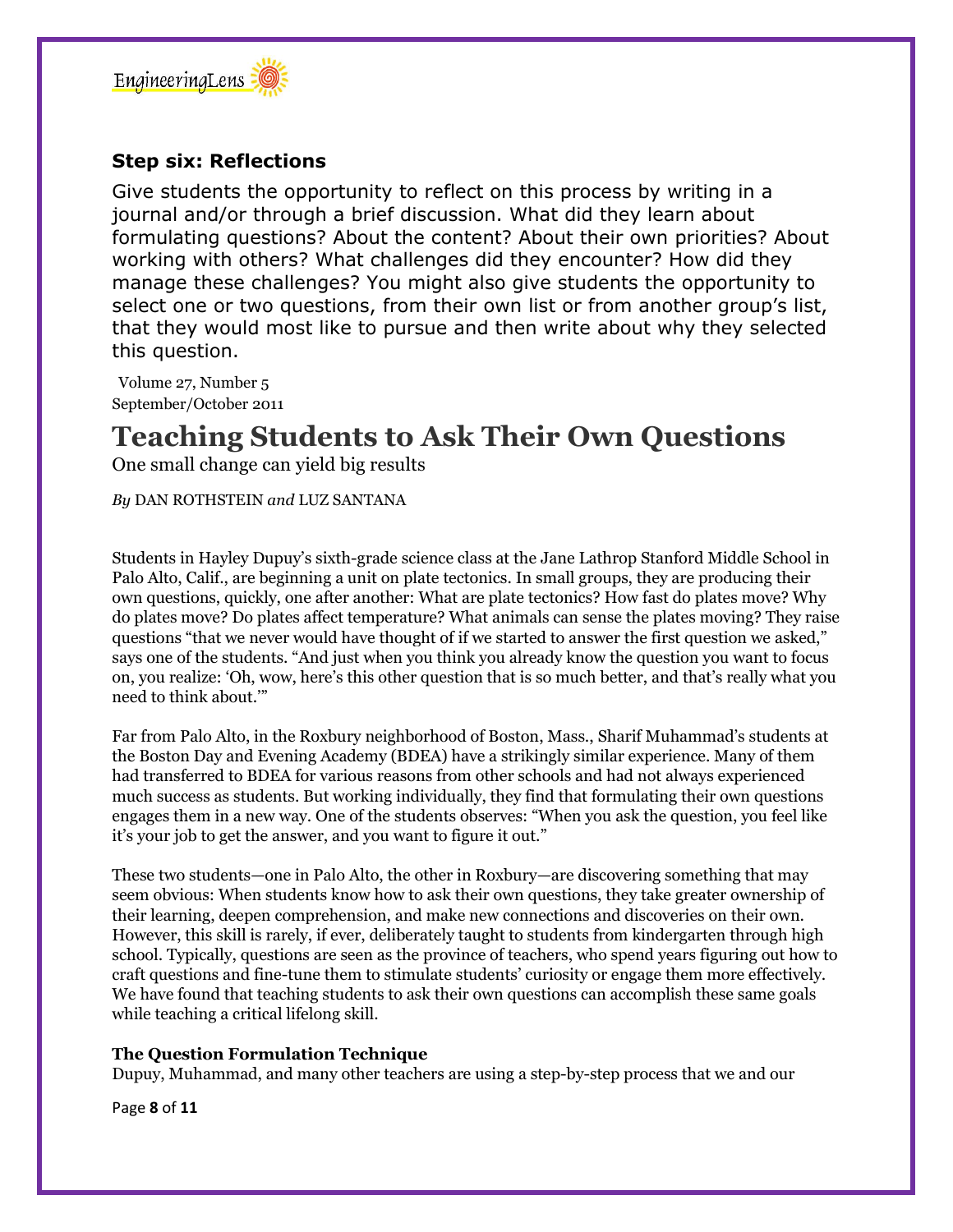

colleagues at the Right Question Institute have developed called the Question Formulation Technique (QFT). This technique helps students learn how to produce their own questions, improve them, and strategize on how to use them (see sidebar "Question Formulation Technique").

Read [Sidebar](http://hepg.org/hel/article/507)

The origins of the QFT can be traced back 20 years to a dropout prevention program for the city of Lawrence, Mass., that was funded by the Annie E. Casey Foundation. As we worked together to increase parent involvement in education, we heard parents state the same problem over and over again: "We're not going to the schools because we don't even know what to ask." Eventually, this problem led us to create a simple but powerful process that has been used effectively in a wide range of fields across the country and beyond. In health care, for example, research funded by the National Institutes of Health has shown that the QFT produces dramatic increases in levels of patient activation and improved patient-provider communication. In the classroom, teachers have seen how the same process manages to develop students' divergent (brainstorming), convergent (categorizing and prioritizing), and metacognitive (reflective) thinking abilities in a very short period of time.

Teachers can use the QFT at different points: to introduce students to a new unit, to assess students' knowledge to see what they need to understand better, and even to conclude a unit to see how students can, with new knowledge, set a fresh learning agenda for themselves. The technique can be used for all ages.

Students have used the QFT to develop science experiments, create their own research projects, begin research on a teacher-assigned topic, prepare to write an essay, analyze a word problem, think more deeply about a challenging reading assignment, prepare an interview, or simply get themselves "unstuck."

*Teaching Students to Ask Their Own Questions, continued*

The QFT has six key steps:

*Step 1: Teachers Design a Question Focus*. The Question Focus, or QFocus, is a prompt that can be presented in the form of a statement or a visual or aural aid to focus and attract student attention and quickly stimulate the formation of questions. The QFocus is different from many traditional prompts because it is not a teacher's question. It serves, instead, as the focus for student questions so students can, on their own, identify and explore a wide range of themes and ideas. For example, after studying the causes of the 1804 Haitian revolution, one teacher presented this QFocus: "Once we were slaves. Now we are free." The students began asking questions about what changed and what stayed the same after the revolution.

*Step 2: Students Produce Questions*. Students use a set of rules that provide a clear protocol for producing questions without assistance from the teacher. The four rules are: ask as many questions as you can; do not stop to discuss, judge, or answer any of the questions; write down every question exactly as it was stated; and change any statements into questions. Before students start generating

Page **9** of **11**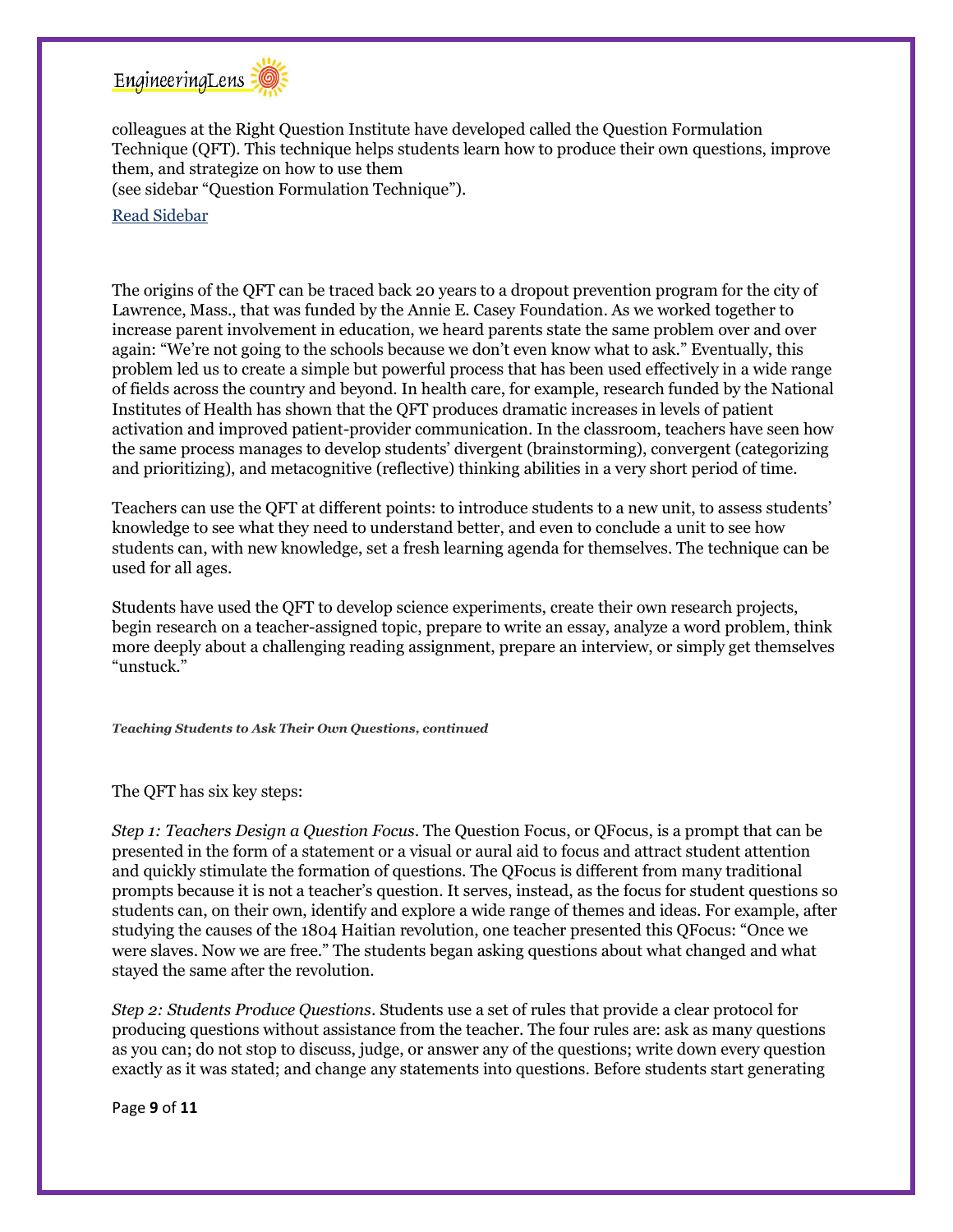

their questions, the teacher introduces the rules and asks the students to think about and discuss possible challenges in following them. Once the students get to work, the rules provide a firm structure for an open-ended thinking process. Students are able to generate questions and think more broadly than they would have if they had not been guided by the rules.

*Step 3: Students Improve Their Questions*. Students then improve their questions by analyzing the differences between open- and closed-ended questions and by practicing changing one type to the other. The teacher begins this step by introducing definitions of closed- and open-ended questions. The students use the definitions to categorize the list of questions they have just produced into one of the two categories. Then, the teacher leads them through a discussion of the advantages and disadvantages of both kinds of questions. To conclude this step, the teacher asks the students to change at least one open-ended question into a closed-ended one, and vice versa, which leads students to think about how the phrasing of a question can affect the depth, quality, and value of the information they will obtain.

*Step 4: Students Prioritize Their Questions*. The teacher, with the lesson plan in mind, offers criteria or guidelines for the selection of priority questions. In an introduction to a unit, the instruction may be, "Choose the three questions you most want to explore further." When designing a science experiment, it may be, "Choose three testable questions." An essay related to a work of fiction may require that students select "three questions related to the key themes we've identified in this piece." During this phase, students move from thinking divergently to thinking convergently, zero in on the locus of their inquiry, and plan concrete action steps for getting information they need to complete the lesson or task.

*Step 5: Students and Teachers Decide on Next Steps*. At this stage, students and teachers work together to decide how to use the questions. One teacher, for example, presented all the groups' priority questions to the entire class the next day during a "Do Now" exercise and asked them to rank their top three questions. Eventually, the class and the teacher agreed on this question for their Socratic Seminar discussion: "How do poverty and injustice lead to violence in A Tale of Two Cities?"

*Step 6: Students Reflect on What They Have Learned*. The teacher reviews the steps and provides students with an opportunity to review what they have learned by producing, improving, and prioritizing their questions. Making the QFT completely transparent helps students see what they have done and how it contributed to their thinking and learning. They can internalize the process and then apply it in many other settings.

When teachers deploy the QFT in their classes, they notice three important changes in classroom culture and practices. Teachers tell us that using the QFT consistently increases participation in group and peer learning processes, improves classroom management, and enhances their efforts to address inequities in education. As teachers see this happen again and again, they realize that their traditional practice of welcoming questions is not the same as deliberately teaching the skill of question formulation. Or, as one teacher put it: "I would often ask my students, 'Do you have any questions,' but, of course, I didn't get much back from them." In his seven years of teaching, Muhammad also encouraged his Roxbury students to ask questions but had seen just how difficult that could be for them. After using the six-step process outlined above, he was struck by "how the students went farther, deeper, and asked questions more quickly than ever before."

#### **One Significant Change**

For teachers, using the QFT requires one small but significant shift in practice: Students will be

Page **10** of **11**